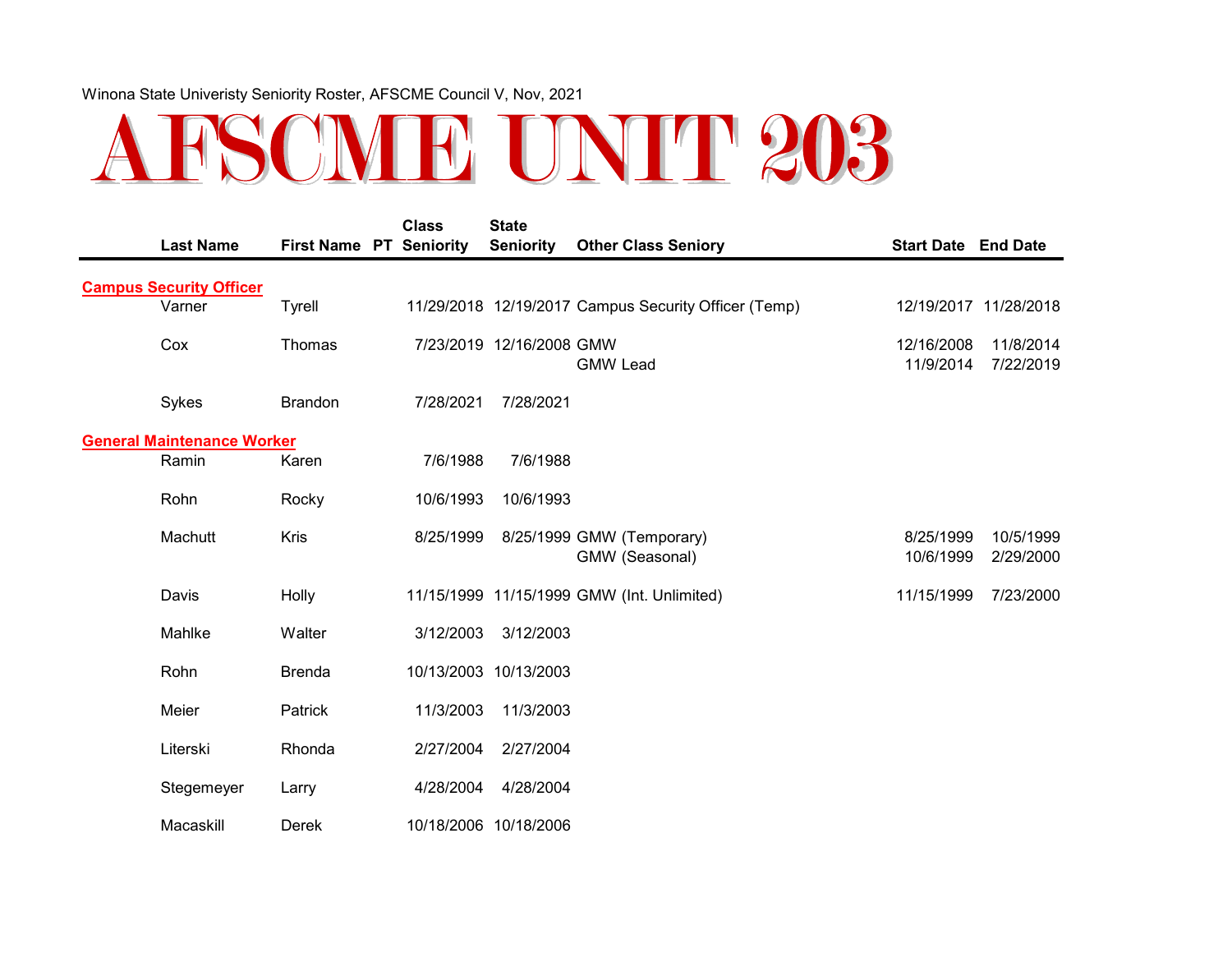## ARSOME UNIT 203

| <b>Last Name</b> | <b>First Name PT Seniority</b> | <b>Class</b> | <b>State</b><br><b>Seniority</b> | <b>Other Class Seniory</b>           | <b>Start Date End Date</b> |                        |
|------------------|--------------------------------|--------------|----------------------------------|--------------------------------------|----------------------------|------------------------|
| Allen            | Lynn                           |              | 10/18/2006 10/18/2006            |                                      |                            |                        |
| Swenson          | <b>Bonnie</b>                  | 12/5/2007    | 12/5/2007                        |                                      |                            |                        |
| Beerman          | Mark                           | 12/7/2007    | 12/7/2007                        |                                      |                            |                        |
| Halvorson        | Raymond                        | 2/4/2008     | 2/4/2008                         |                                      |                            |                        |
| Serva            | Darcie                         | 2/5/2008     | 2/5/2008                         |                                      |                            |                        |
| Kamrowski        | Roger                          |              | 12/13/2008 12/13/2008            |                                      |                            |                        |
| Plank            | Dale                           | 10/6/2009    | 4/24/2009                        |                                      |                            |                        |
| Corcoran         | Andrew                         | 12/7/2009    |                                  | 12/7/2009 GMW (Temp)                 | 12/7/2009                  | 2/14/2009              |
| Steinfeldt       | Whiley                         | 2/19/2010    |                                  | 2/19/2010 GMW (Temp)                 | 2/19/2010                  | 9/6/2010               |
| Fitzgerald       | Jonathan                       | 4/14/2011    | 4/14/2011 GMW                    | <b>GMW Lead</b>                      | 4/14/2011<br>3/12/2014     | 3/11/2014<br>11/4/2014 |
| Hulsing          | Eli                            | 8/14/2013    |                                  | 8/14/2013 GMW (Temp)                 | 8/14/2013                  | 7/22/2014              |
| Protic           | Zdravko                        |              | 12/11/2013 12/11/2013            |                                      |                            |                        |
| Hagmann          | James                          | 7/23/2014    |                                  | 7/23/2014 Law Compliance Rep 1 (DNR) | 7/23/2014                  | 10/2/2014              |
| Johnson          | Steven                         | 9/10/2014    | 9/10/2014                        |                                      |                            |                        |
| Fenstermaker     | Krystal                        |              | 11/12/2014 11/12/2014            |                                      |                            |                        |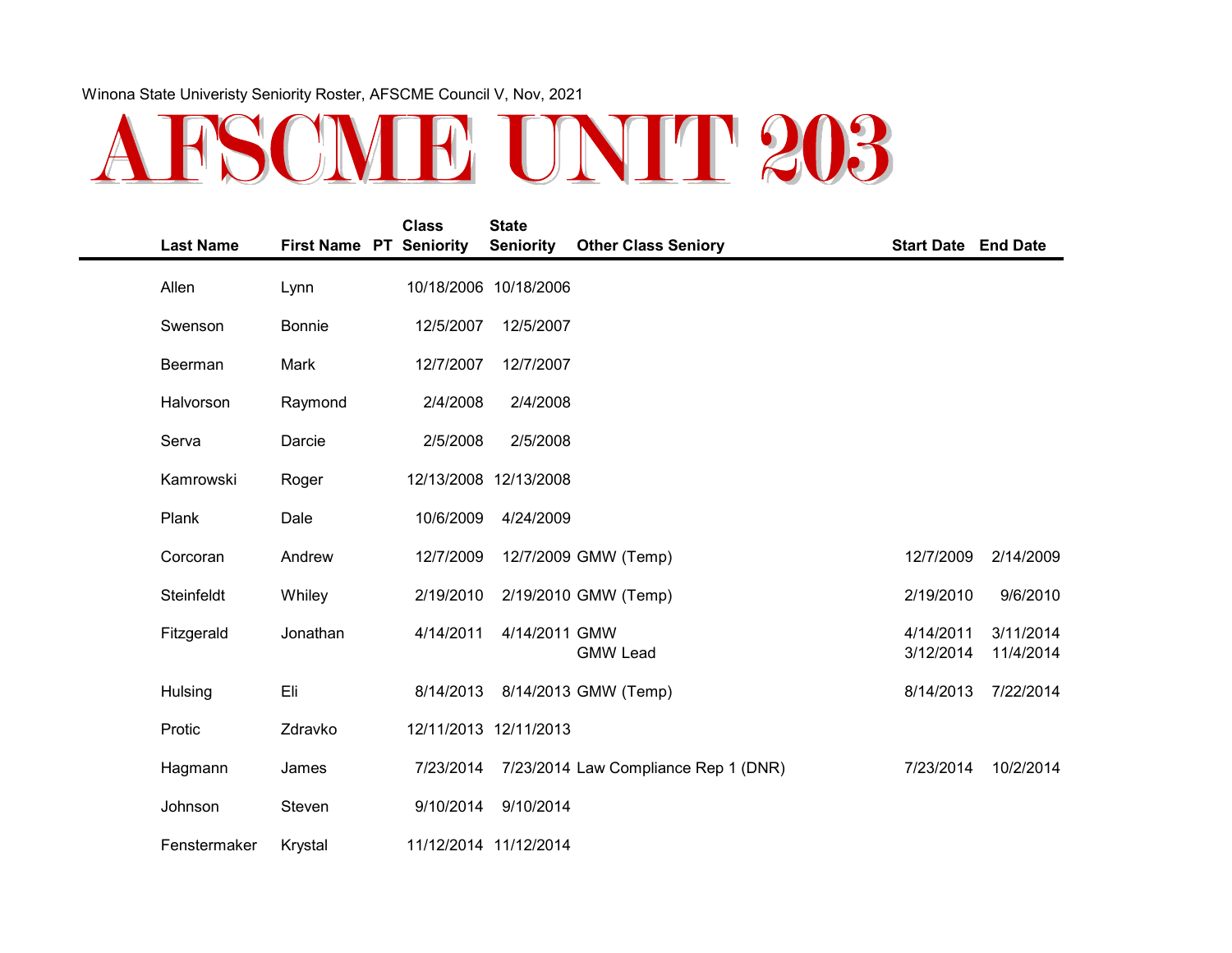## ARSCME UNIT 203

| <b>Last Name</b> | <b>First Name PT Seniority</b> | <b>Class</b> | <b>State</b><br><b>Seniority</b> | <b>Other Class Seniory</b>                     | <b>Start Date End Date</b> |                                   |
|------------------|--------------------------------|--------------|----------------------------------|------------------------------------------------|----------------------------|-----------------------------------|
|                  |                                |              |                                  |                                                |                            |                                   |
| Fruechte         | Christine                      | 8/25/2015    | 8/25/2015                        |                                                |                            |                                   |
| Fowler           | Candace                        |              |                                  | 10/12/2015 10/12/2015 GMW (Temp)<br>GMW (Temp) | 5/28/2015<br>10/12/2015    | 6/30/2015<br>2/20/2016            |
| Douglas          | Lorie                          | 4/12/2016    |                                  | 4/12/2016 GMW (Temp)                           | 4/12/2016                  | 9/23/2016                         |
| Sholes           | Jean                           | 4/19/2017    |                                  | 4/19/2017 GMW (Temp)<br>GMW (Temp)             | 8/1/2016                   | 10/5/2016<br>4/19/2017 11/15/2017 |
| Kisner           | Megan                          | 6/15/2018    |                                  | 6/15/2018 GMW (Temp)                           |                            | 6/15/2018 10/30/2018              |
| <b>Buege</b>     | Patricia                       | 9/11/2018    |                                  | 9/11/2018 GMW (Temp)                           |                            | 9/11/2018 11/19/2018              |
| <b>Streater</b>  | Erica                          | 10/5/2018    | 10/5/2018                        |                                                |                            |                                   |
| Murphy           | <b>Brian</b>                   |              | 10/31/2018 10/31/2018            |                                                |                            |                                   |
| Paulson          | Melissa                        |              |                                  | 12/11/2019 12/11/2019 GMW (Temp)               | 12/11/2019                 | 2/18/2020                         |
| <b>Dhein</b>     | Ashlea                         | 4/1/2020     |                                  | 4/1/2020 GMW (Temp)                            |                            | 1/15/2019 12/31/2020              |
| Nelton           | Holly                          | 8/10/2020    |                                  | 8/10/2020 GMW (Temp)<br>GMW (Temp)             | 8/10/2020<br>2/2/2015      | 9/1/2020<br>6/25/2015             |
| Parpart          | Sandra                         | 8/19/2020    |                                  | 8/19/2020 GMW (Temp)                           | 8/19/2020                  | 3/16/2021                         |
| <b>Steffes</b>   | Phillip                        |              |                                  | 10/15/2020 10/15/2020 GMW (Temp)               | 10/15/2020                 | 1/5/2021                          |